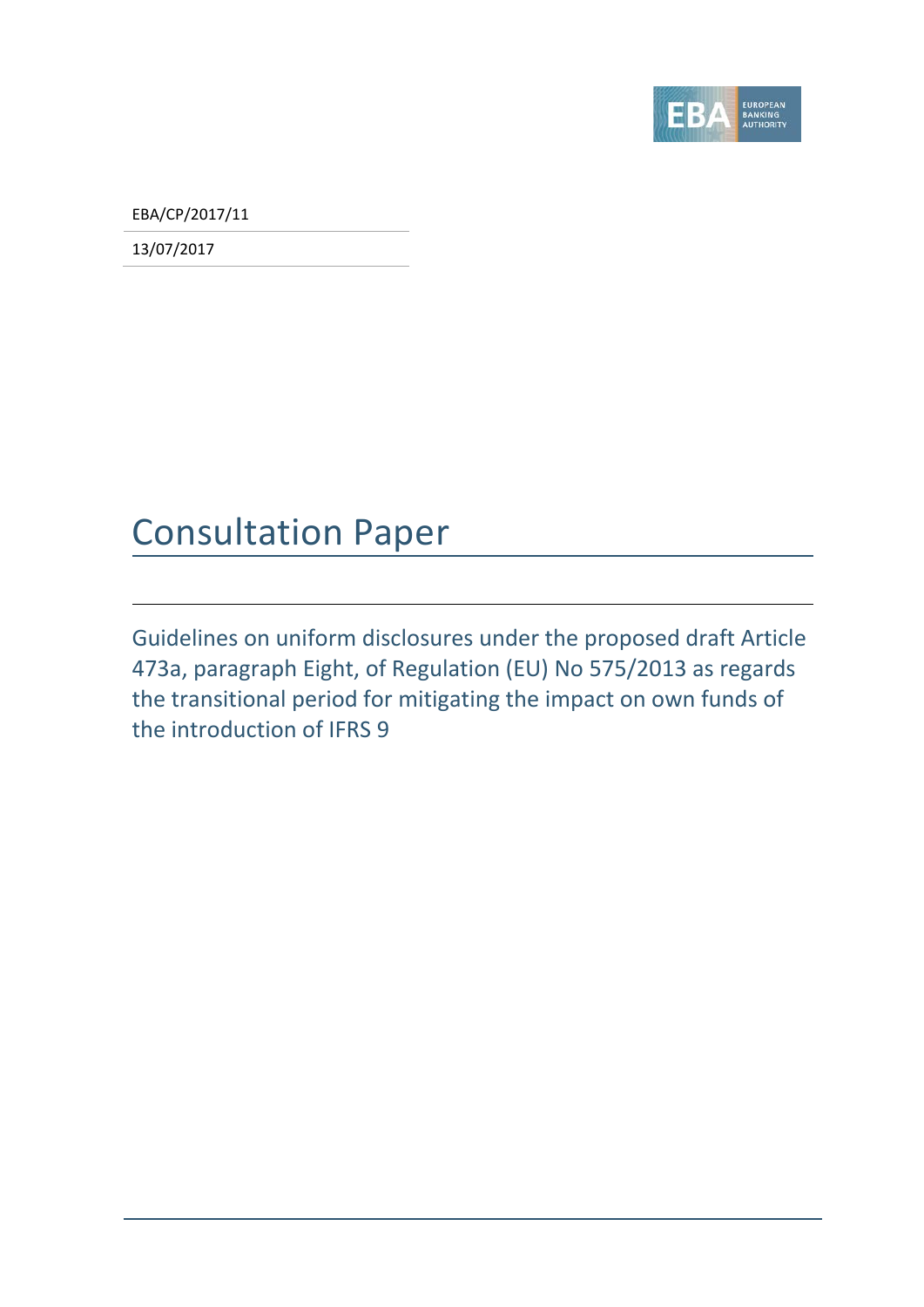

## **Contents**

| 1. Responding to this consultation                     | 3                                                                                                                                                                                           |
|--------------------------------------------------------|---------------------------------------------------------------------------------------------------------------------------------------------------------------------------------------------|
| 2. Executive Summary                                   | 4                                                                                                                                                                                           |
| 3. Background and rationale                            | 5                                                                                                                                                                                           |
| 4. Draft guidelines                                    | 6                                                                                                                                                                                           |
| Compliance and reporting obligations                   | 8                                                                                                                                                                                           |
| Subject matter, scope and definitions                  | 9                                                                                                                                                                                           |
| Format                                                 | 10                                                                                                                                                                                          |
| General requirements for disclosure                    | 11                                                                                                                                                                                          |
|                                                        |                                                                                                                                                                                             |
|                                                        | 12                                                                                                                                                                                          |
| 5. Accompanying documents                              | 15                                                                                                                                                                                          |
| Draft cost-benefit analysis / impact assessment<br>5.1 | 15                                                                                                                                                                                          |
| 5.2<br>Overview of questions for consultation          | 19                                                                                                                                                                                          |
|                                                        | Annex I - Template on the comparison of institution's own funds, and capital and leverage ratios<br>with and without the application of IFRS 9 and analogous ECLs transitional arrangements |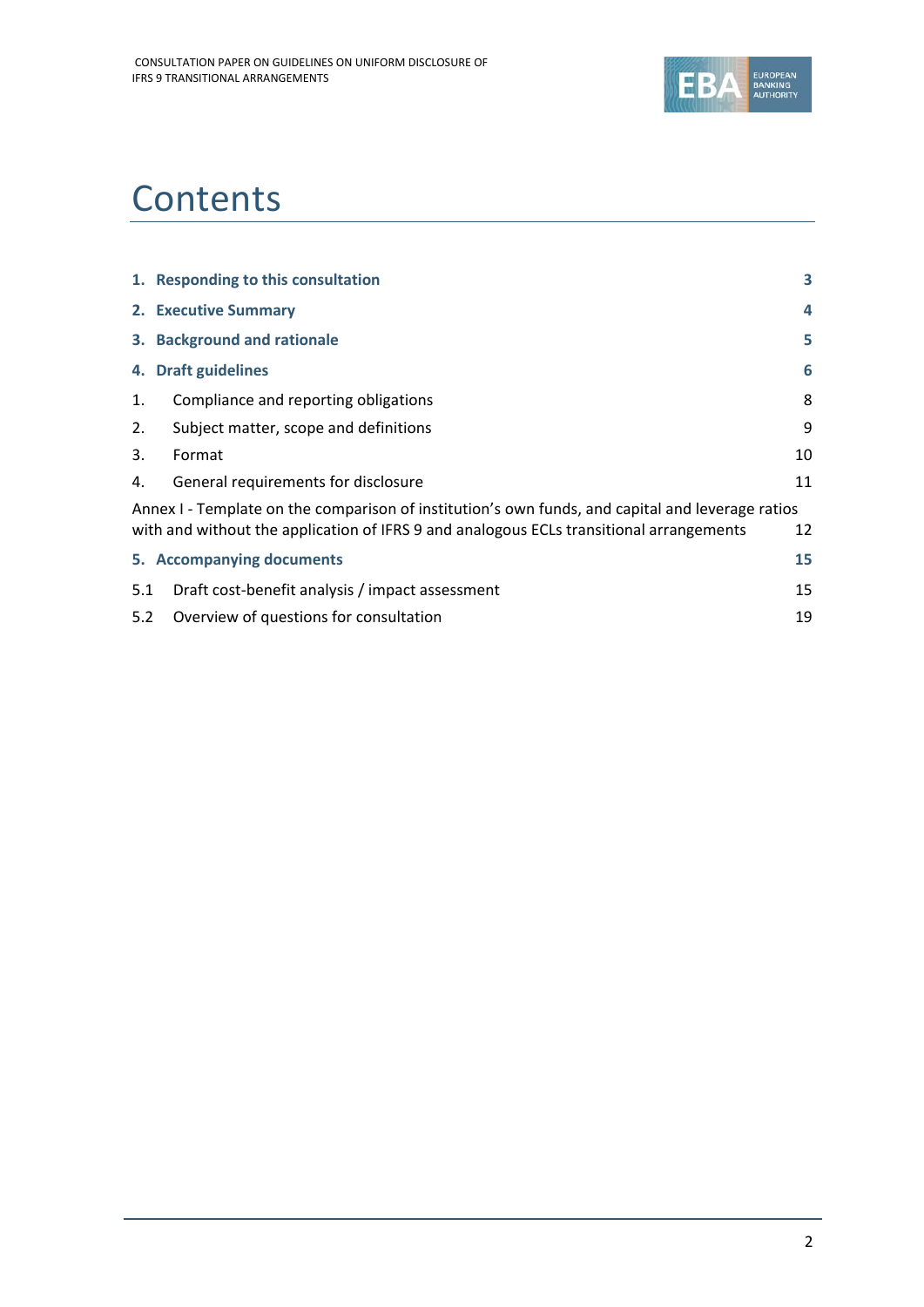

# <span id="page-2-0"></span>1. Responding to this consultation

The EBA invites comments on all proposals put forward in this paper and in particular on the specific questions summarised in 5.2.

Comments are most helpful if they:

- **Fallengia Exercise 1** respond to the question stated;
- **Example 1** indicate the specific point to which a comment relates;
- **Example:** contain a clear rationale;
- provide evidence to support the views expressed/ rationale proposed; and
- describe any alternative regulatory choices the EBA should consider.

#### **Submission of responses**

To submit your comments, click on the 'send your comments' button on the consultation page by 13.09.2017. Please note that comments submitted after this deadline, or submitted via other means may not be processed.

#### **Publication of responses**

Please clearly indicate in the consultation form if you wish your comments to be disclosed or to be treated as confidential. A confidential response may be requested from us in accordance with the EBA's rules on public access to documents. We may consult you if we receive such a request. Any decision we make not to disclose the response is reviewable by the EBA's Board of Appeal and the European Ombudsman.

#### **Data protection**

The protection of individuals with regard to the processing of personal data by the EBA is based on Regulation (EC) N° 45/2001 of the European Parliament and of the Council of 18 December 2000 as implemented by the EBA in its implementing rules adopted by its Management Board. Further information on data protection can be found under the [Legal notice section](http://eba.europa.eu/legal-notice) of the EBA website.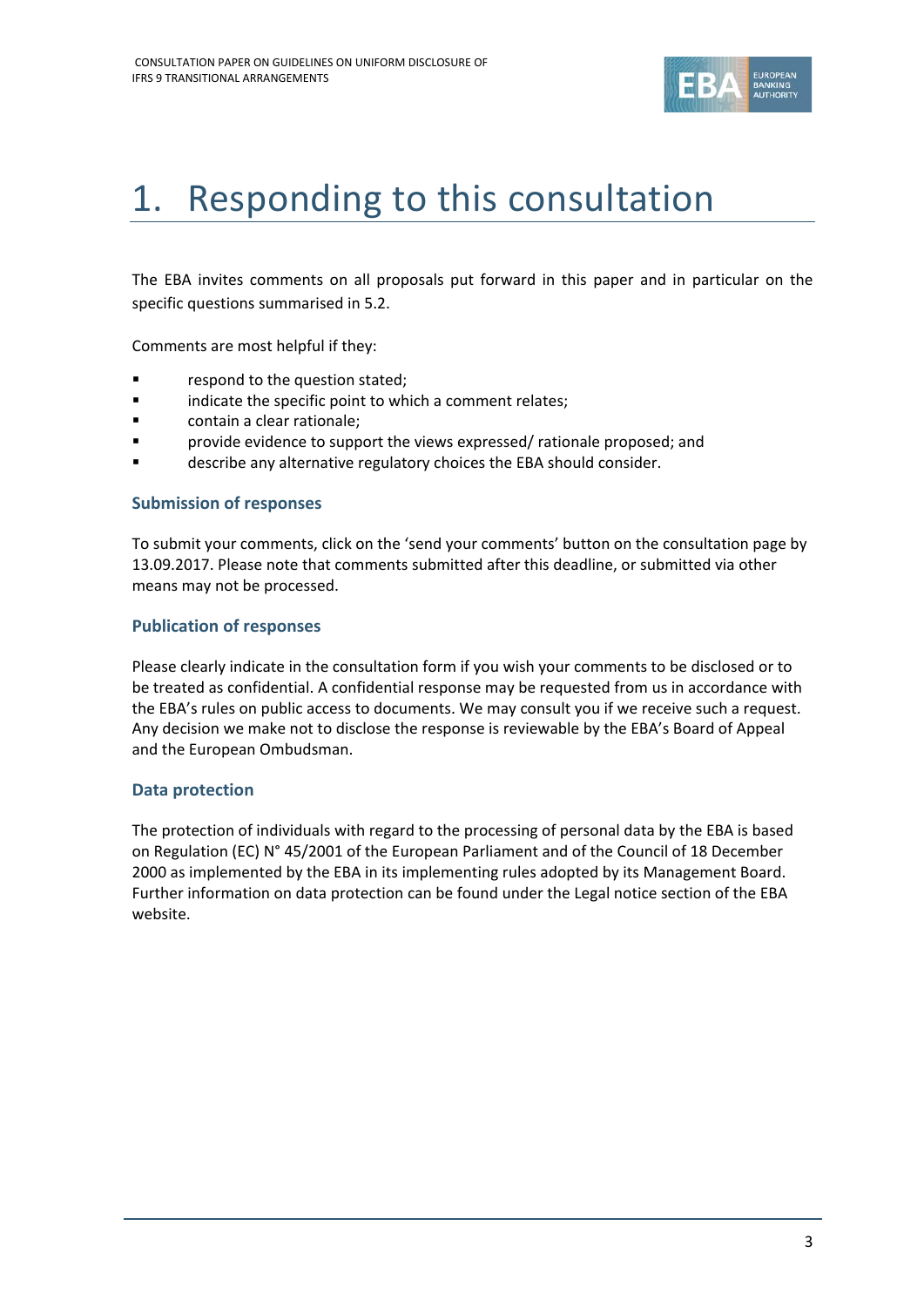

# <span id="page-3-0"></span>2. Executive Summary

On 22 November 2016, the International Financial Reporting Standard 9, *Financial Instruments* (IFRS 9), was adopted in the EU to replace the previous accounting standard, i.e. International Accounting Standard 39, Financial Instruments: Recognition and Measurement (IAS 39). On 31<sup>st</sup> May 2017, the EU adopted a Proposal for a Regulation of the European Parliament and of the Council amending Regulation (EU) No 575/2013 as regards the transitional period for mitigating the impact on own funds of the introduction of IFRS 9 and the large exposures treatment of certain public sector exposures denominated in non-domestic currencies of Member States (First reading)<sup>[1](#page-3-1)</sup>. This proposal suggests the insertion of a new Article 473a in the CRR, which includes provisions on the introduction of IFRS 9 and IFRS 9-like expected credit loss models (analogous ECLs<sup>[2](#page-3-2)</sup>) transitional arrangements, in order to phase-in the impact of the impairment requirements resulting from IFRS 9 on capital and leverage ratios.

The proposed new Article 473a of the CRR includes the requirement for institutions that apply transitional arrangements for IFRS 9 and analogous ECLs to disclose the effect of these transitional arrangements on own funds and risk-based-capital and leverage ratios. In particular these institutions are requested to disclose the amount of own funds, Common Equity Tier 1 capital, Tier 1 capital, the Common Equity Tier 1 capital ratio, the Tier 1 capital ratio, the total capital ratio and leverage ratio with and without the application of the transitional arrangements.

Finally, the proposed Regulation also includes a mandate for the EBA to issue guidelines on IFRS 9 and analogous ECLs transitional arrangements disclosure requirements. It is on the basis of this mandate that the EBA has drafted the guidelines contained in this consultation paper (CP), which specify a uniform disclosure format for the institutions' disclosure requirements on IFRS 9 and analogous ECLs transitional arrangements with the aim of achieving a consistent and comparable disclosure among institutions.

### Next steps

 $\overline{a}$ 

The guidelines are being published for a 2 month consultation. The final guidelines will be adjusted based on the comments received during the consultation period.

**It is important to note that once the final Regulation inserting new Article 473a in the CRR is published in the Official Journal of the EU, any appropriate adjustments will be made, if necessary to align the draft guidelines with the final version of Article 473a of the CRR.**

<span id="page-3-1"></span><sup>&</sup>lt;sup>1</sup> Interinstitutional File: 2016/0360 (COD), which can be found here: <http://data.consilium.europa.eu/doc/document/ST-9480-2017-INIT/en/pdf>

<span id="page-3-2"></span> $2$  Analogous ECLs' means the expected credit loss models that are the same as the ones used in accounting standards adopted in accordance with the procedure laid down in Article 6(2) of Regulation (EC) No 1606/2002.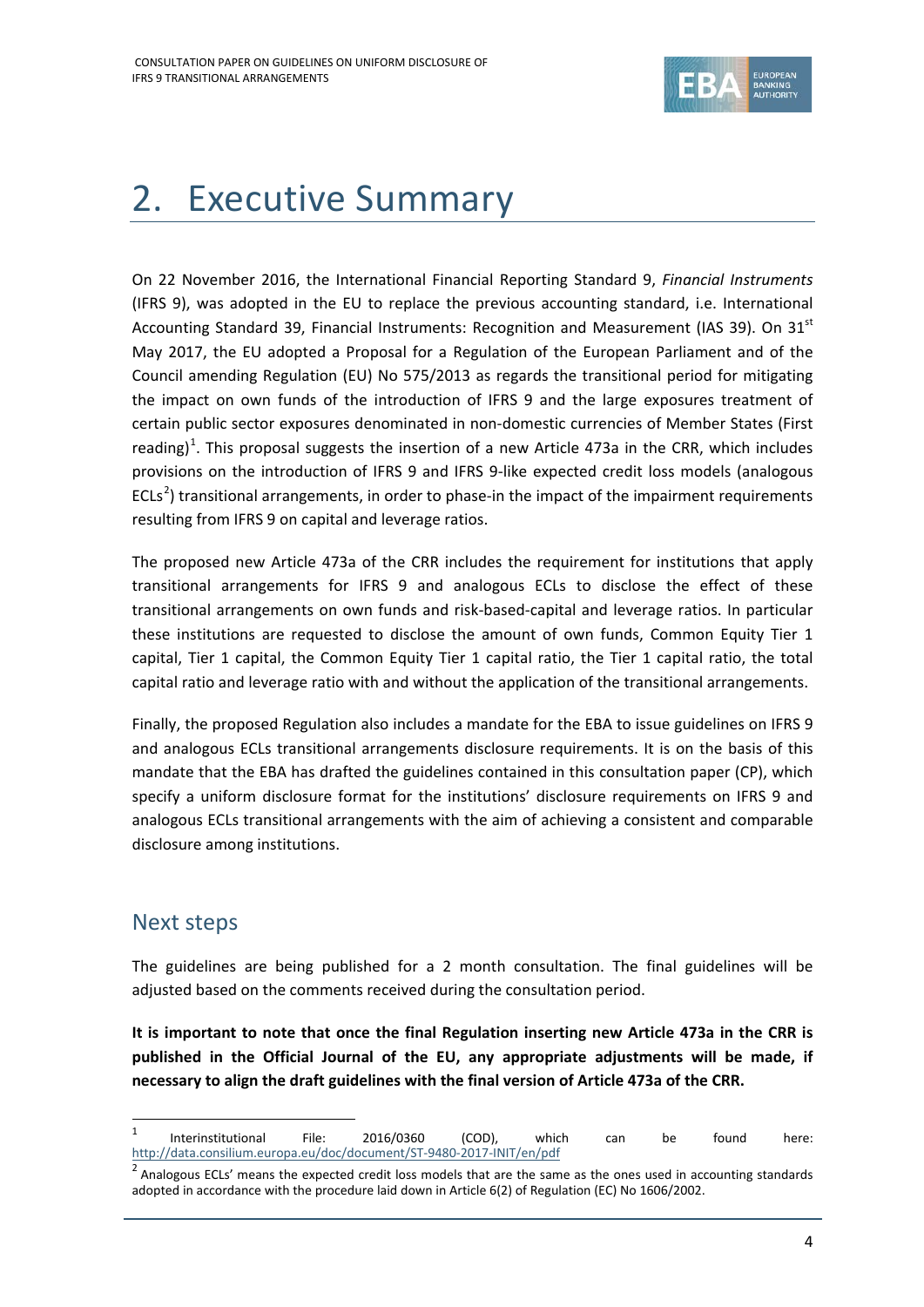

# <span id="page-4-0"></span>3. Background and rationale

On the basis of the Proposal for a Regulation of the European Parliament and of the Council amending Regulation (EU) No 575/2013 as regards the transitional period for mitigating the impact on own funds of the introduction of IFRS 9 and the large exposures treatment of certain public sector exposures denominated in non-domestic currencies of Member States ('Proposed Regulation') which proposes the insertion of a new Article 473a in the CRR, institutions referred in this Article are going to have the following options: they can either phase-in the impact of the implementation of IFRS 9 and analogous ECLs on capital and leverage ratios; or they can recognise the full impact of IFRS 9 and analogous ECLs on capital and leverage ratios from 1 January 2018 or before the end of the transitional period. In order to achieve consistency on institutions' Pillar 3 disclosures regarding capital and leverage ratios, the EU institutions appear to have decided that a proper, uniform and consistent disclosure of the impact of IFRS 9 and analogous ECLs transitional arrangements on these parameters is key during the transitional period.

In this vein, the proposed new Article 473a of the CRR includes the requirement, for institutions subject to the IFRS 9 and analogous ECLs framework and which apply the corresponding transitional arrangements, to disclose together with their actual own funds and their actual capital and leverage ratios, also the value of these parameters on a IFRS 9/analogous ECLs fully loaded basis, i.e. as if the transitional arrangements were not applied; this disclosure is required in addition to the information that institutions are required to disclose under part Eight of the CRR. The same article also includes the mandate for the EBA to issue guidelines on these disclosure requirements. These guidelines specify a uniform disclosure format to be applied by institutions in order to increase consistency and comparability of information disclosed during the transitional period.

In specifying the uniform disclosure format to be applied by institutions for the above-mentioned purpose, the EBA has taken into account developments at the international level, with the view to implementing the new envisaged CRR requirement in a manner that is consistent with international standards and allows comparisons internationally. In that sense these draft Guidelines take into account the standard issued by the Basel Committee on Banking Supervision (BCBS) issued on March  $29<sup>th</sup>$ , 2017 on "Pillar [3](#page-4-1) disclosure requirements – consolidated and enhanced framework"<sup>3</sup>. That includes a disclosure template with implementation date of 1 January 2018 that provides users with information on the impact of the transitional arrangements for the implementation of expected credit loss accounting on the bank's regulatory capital and leverage ratios.

1

<span id="page-4-1"></span><sup>3</sup> Which can be found here: http://www.bis.org/bcbs/publ/d400.htm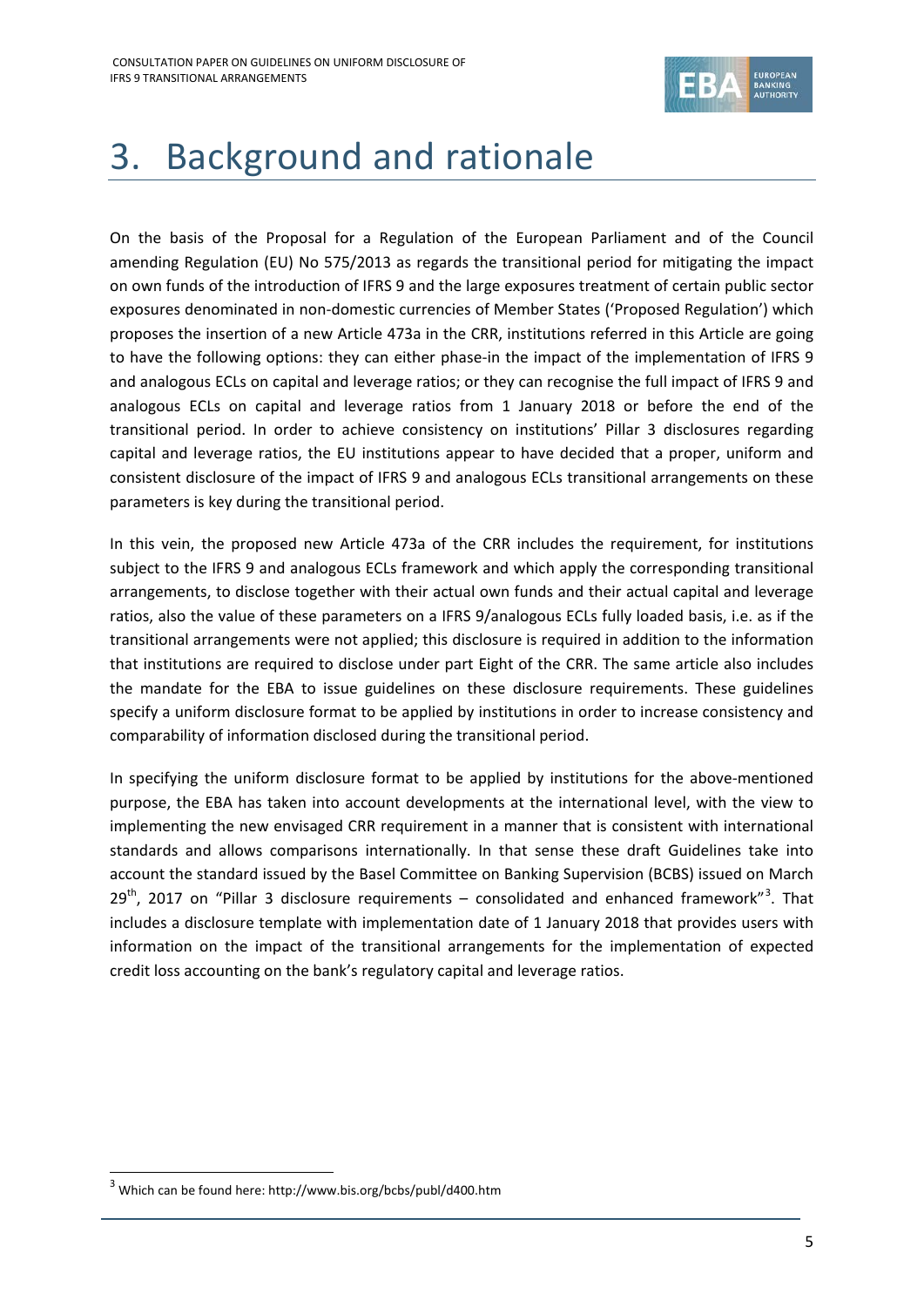

# <span id="page-5-0"></span>4. Draft guidelines

In between the text of the draft Guidelines that follows, further explanations on specific aspects of the proposed text are occasionally provided, which either offer examples or provide the rationale behind a provision, or set out specific questions for the consultation process. Where this is the case, this explanatory text appears in a framed text box.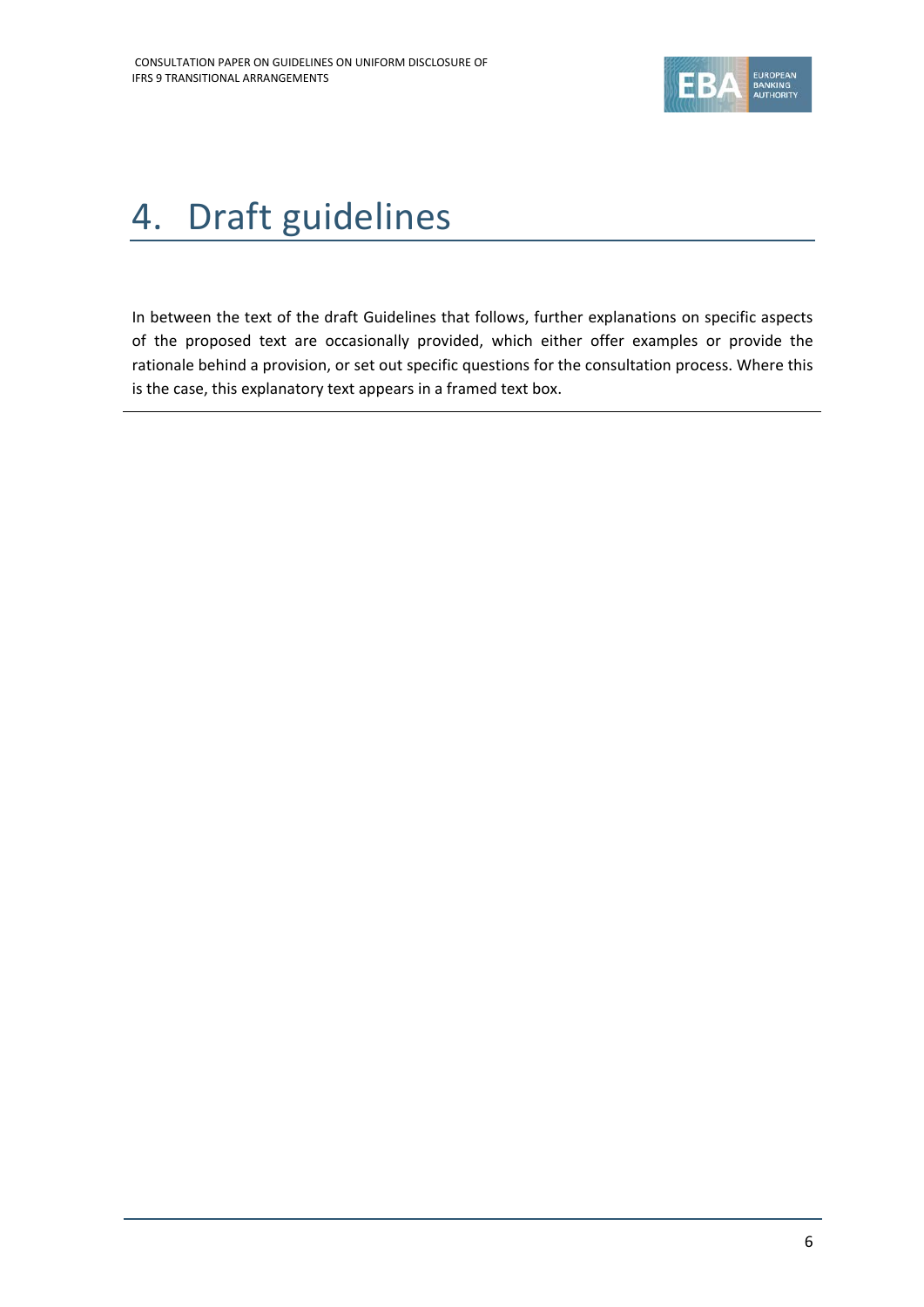

EBA/GL/20XX/XX

DD Month YYYY

# *Draft* Guidelines

on uniform disclosures under the proposed draft Article 473a, paragraph Eight, of Regulation (EU) No 575/2013 as regards the transitional period for mitigating the impact on own funds of the introduction of IFRS 9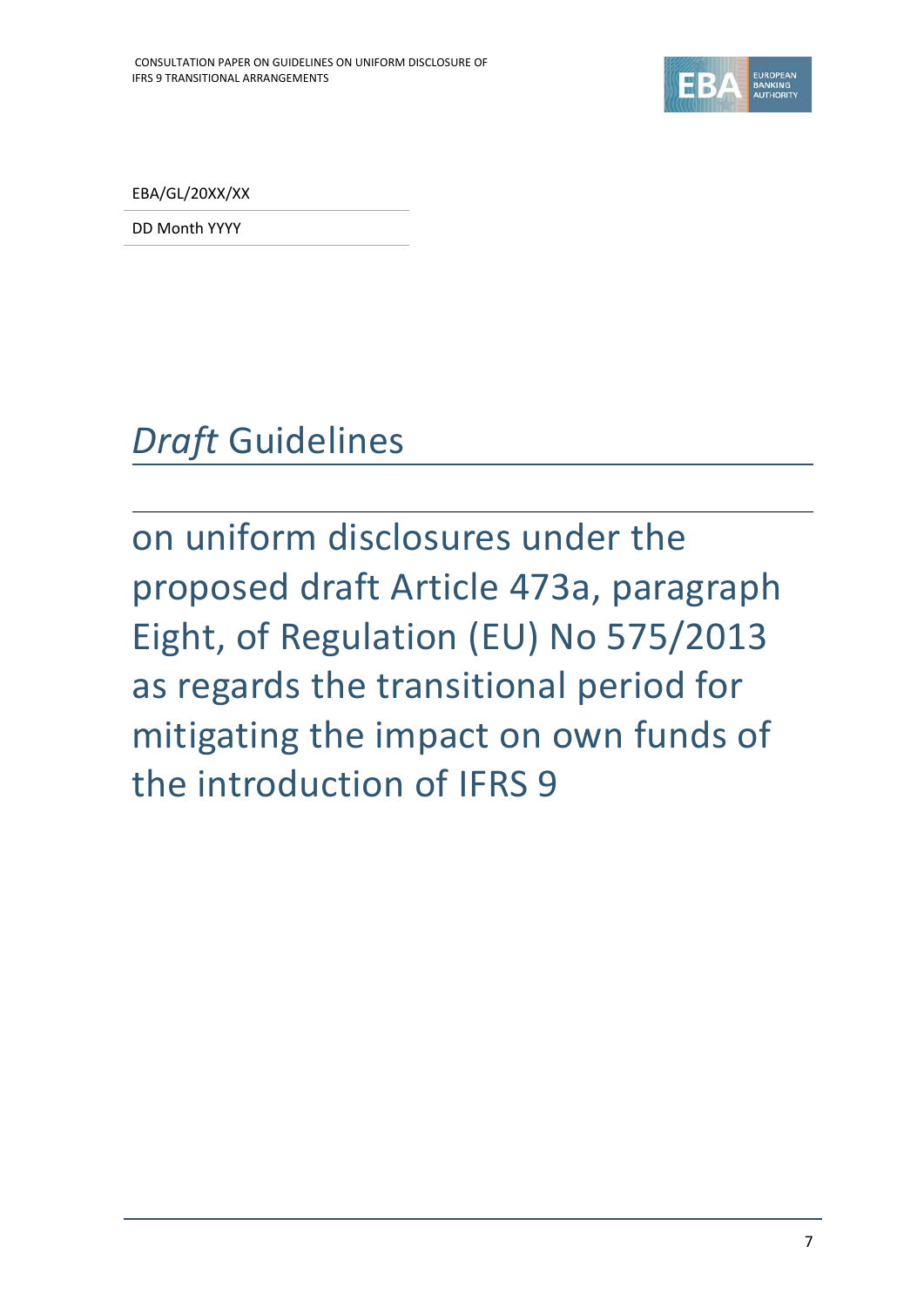

# <span id="page-7-0"></span>1. Compliance and reporting obligations

### Status of these guidelines

- 1. This document contains guidelines issued pursuant to Article 16 of Regulation (EU) No 1093/2010<sup>[4](#page-7-1)</sup>. In accordance with Article 16(3) of Regulation (EU) No 1093/2010, competent authorities and financial institutions must make every effort to comply with the guidelines.
- 2. Guidelines set the EBA view of appropriate supervisory practices within the European System of Financial Supervision or of how Union law should be applied in a particular area. Competent authorities as defined in Article 4(2) of Regulation (EU) No 1093/2010 to whom guidelines apply should comply by incorporating them into their practices as appropriate (e.g. by amending their legal framework or their supervisory processes), including where guidelines are directed primarily at institutions.

### Reporting requirements

j

- 3. According to Article 16(3) of Regulation (EU) No 1093/2010, competent authorities must notify the EBA as to whether they comply or intend to comply with these guidelines, or otherwise with reasons for non-compliance, by ([dd.mm.yyyy]). In the absence of any notification by this deadline, competent authorities will be considered by the EBA to be noncompliant. Notifications should be sent by submitting the form available on the EBA website to [compliance@eba.europa.eu](mailto:compliance@eba.europa.eu) with the reference 'EBA/GL/201x/xx'. Notifications should be submitted by persons with appropriate authority to report compliance on behalf of their competent authorities. Any change in the status of compliance must also be reported to EBA.
- 4. Notifications will be published on the EBA website, in line with Article 16(3).

<span id="page-7-1"></span><sup>4</sup> Regulation (EU) No 1093/2010 of the European Parliament and of the Council of 24 November 2010 establishing a European Supervisory Authority (European Banking Authority), amending Decision No 716/2009/EC and repealing Commission Decision 2009/78/EC, (OJ L 331, 15.12.2010, p.12).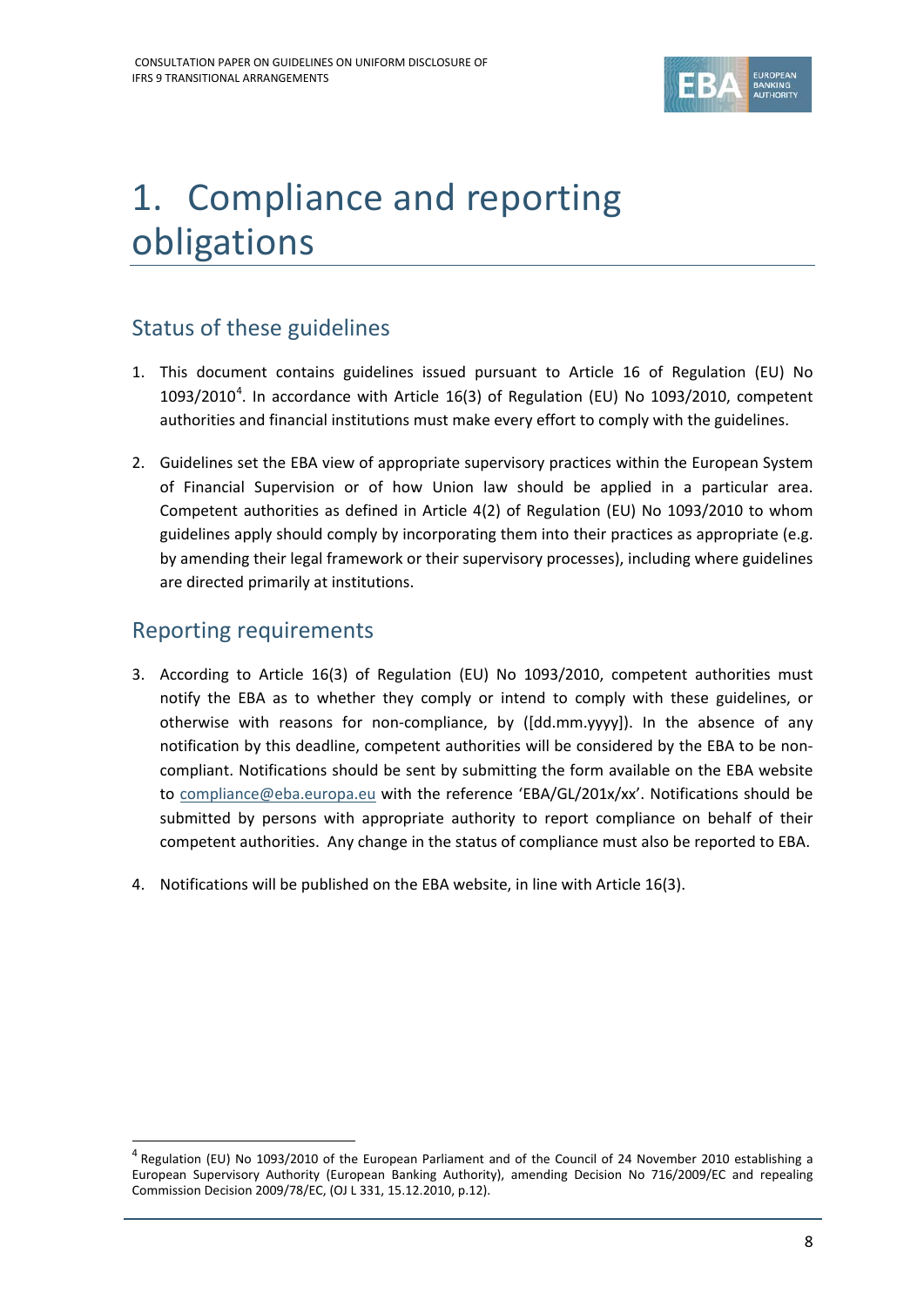

# <span id="page-8-0"></span>2. Subject matter, scope and definitions

### Subject matter

5. These guidelines specify the uniform disclosure format in accordance with which the disclosures required under paragraph 8 of Article 473a of Regulation (EU) No 575/2013 ('CRR') should be made.

### Scope of application

- 6. These guidelines apply to the institutions referred to in paragraph 1 of Article 473a of the CRR and that are subject to all or part of the disclosure requirements specified in Part Eight of the CRR in accordance with Articles 6, 10 and 13 of the CRR.
- 7. These guidelines apply during the transitional period set out in paragraph 6 of Article 473a of the CRR.

### Addressees

8. These guidelines are addressed to competent authorities as defined in points (i) to (ii) of Article 4(2) of Regulation (EU) No 1093/2010 and to financial institutions as defined in Article 4(1) of Regulation No 1093/2010.

### Definitions

- 9. Unless otherwise specified, terms used and defined in Regulation (EU) No 575/2013 have the same meaning in the guidelines.
- 10. 'Analogous ECLs' means the expected credit loss models that are the same as the ones used in accounting standards adopted in accordance with the procedure laid down in Article 6(2) of Regulation (EC) No 1606/2002.

### Date of application

11. These guidelines apply from 1 January 2018 until the end of the transitional period referred to in paragraph 6 of Article 473a of the CRR.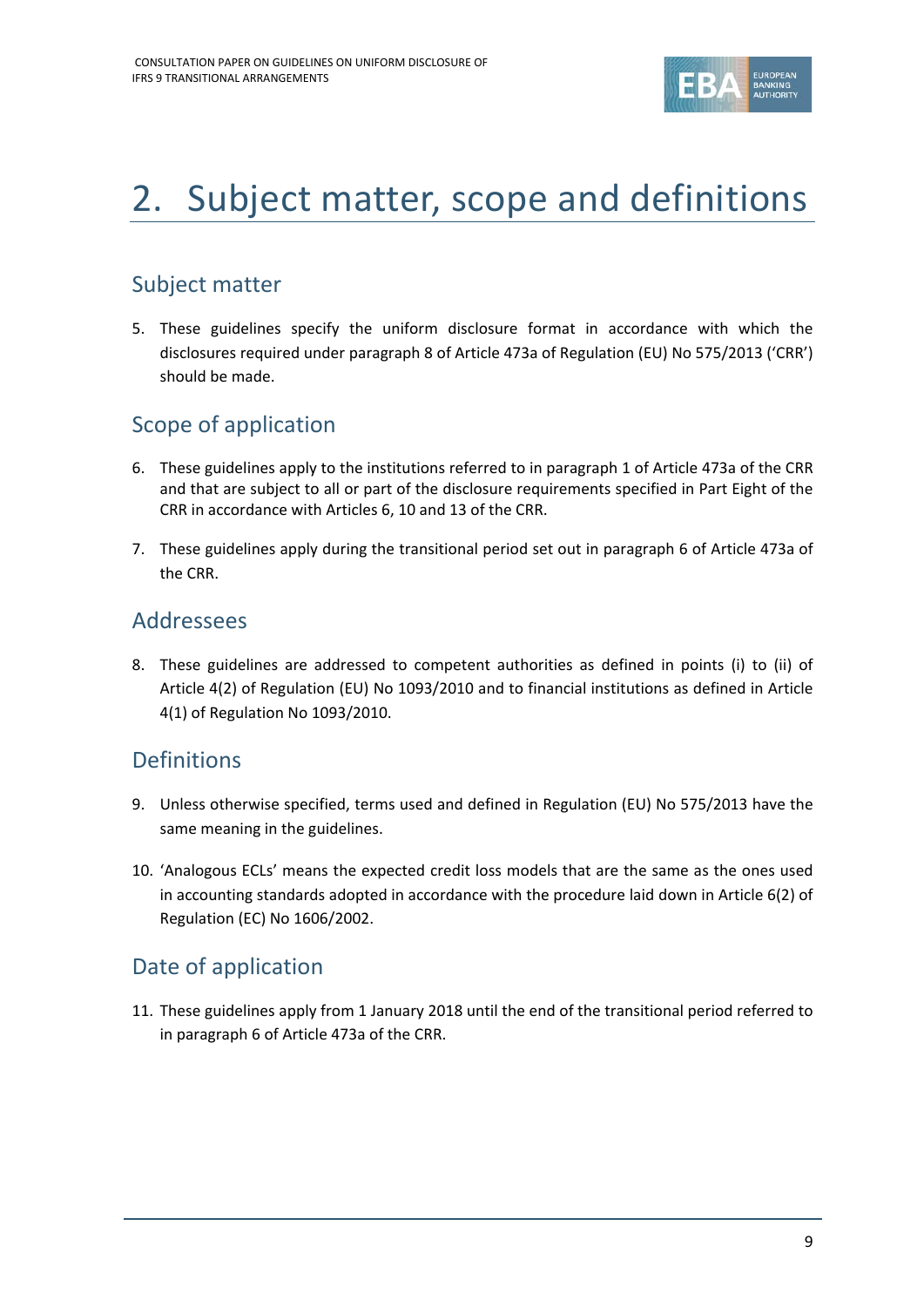

## <span id="page-9-0"></span>3. Format

12. Institutions that choose to apply Article 473a of the CRR should complete the quantitative template contained in Annex I, in accordance with the instructions included therein. Those institutions among those mentioned in paragraph 1 of Article 473a which choose not to apply Article 473a should disclose the narrative commentary indicated in Annex I, according to the instructions included therein.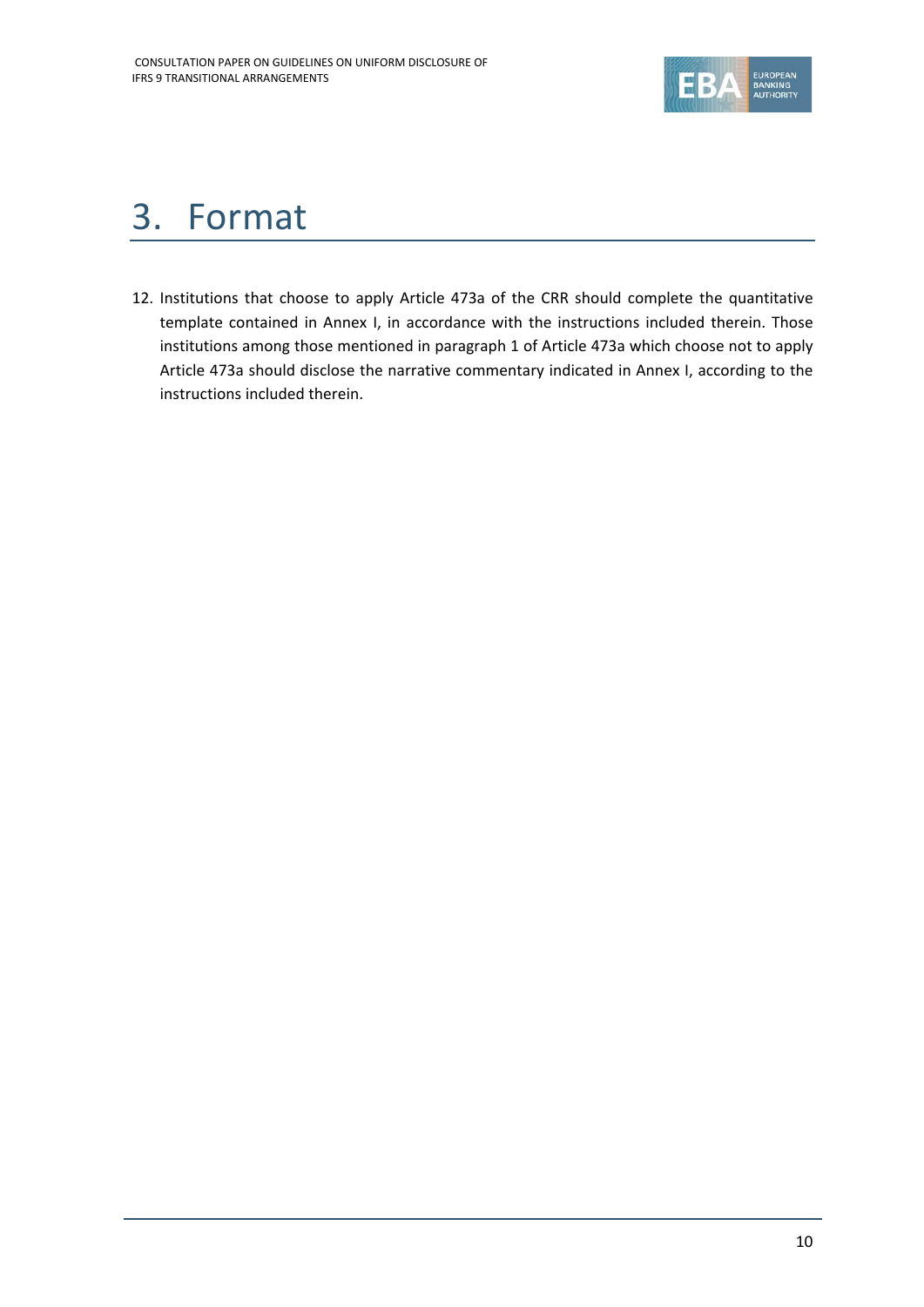

# <span id="page-10-0"></span>4. General requirements for disclosure

13. The EBA Guidelines on disclosure requirements under Part Eight of Regulation (EU) No 575/2013 (EBA/GL/2016/11) are applicable, where relevant, to the disclosure uniform format specified in the current guidelines.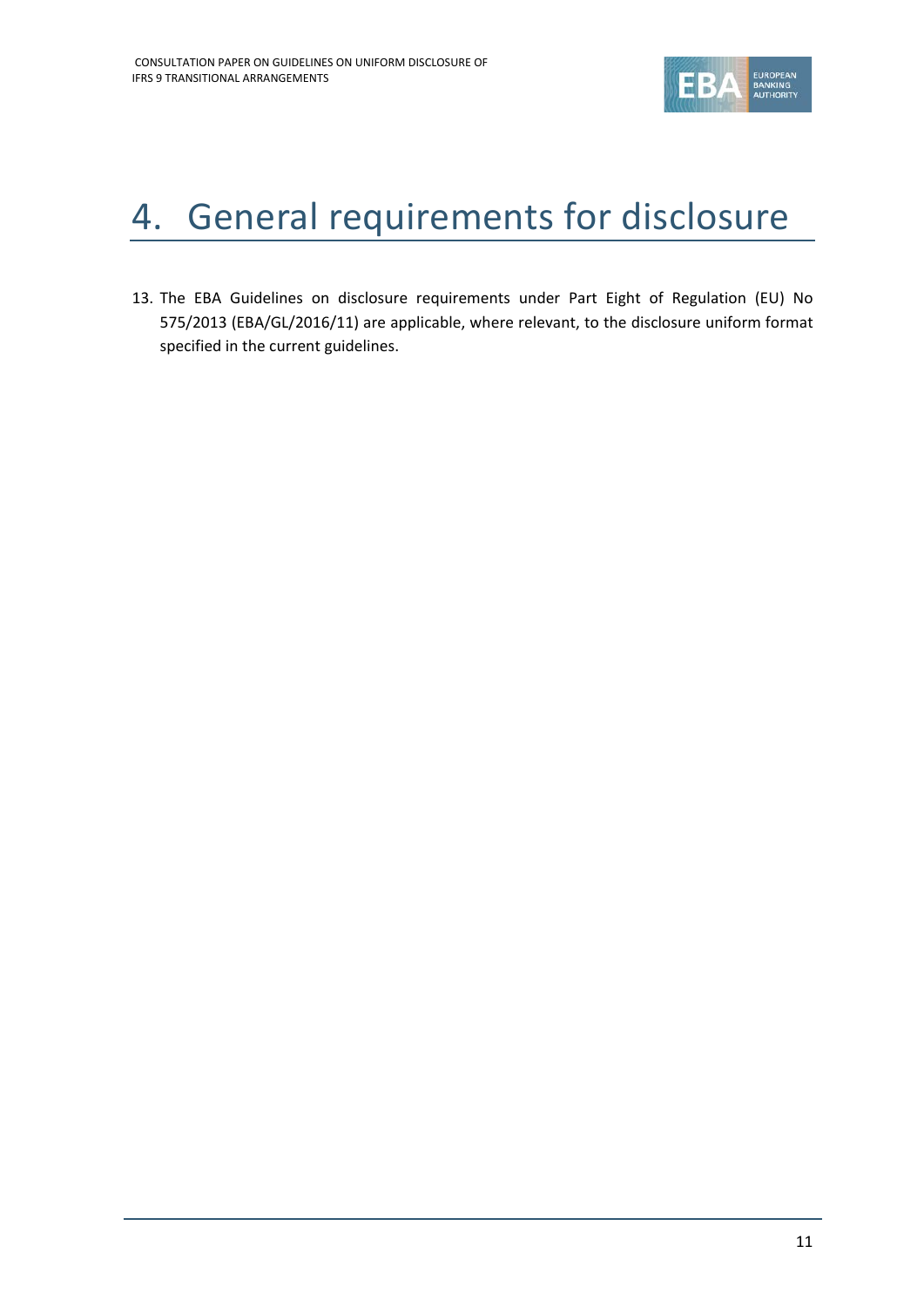

## <span id="page-11-0"></span>Annex I - Template on the comparison of institution's own funds, and capital and leverage ratios with and without the application of IFRS 9 and analogous ECLs transitional arrangements

#### **Template IFRS 9-FL: Own funds, capital and leverage ratios under IFRS 9/analogous ECLs transitional arrangements compared to fully loaded IFRS 9/analogous ECLs**

**Purpose**: Provide an overview of the institutions' own funds, Common Equity Tier 1 capital, Tier 1 capital, Common Equity Tier 1 capital ratio, Tier 1 capital ratio, total capital ratio, and leverage ratio under IFRS 9/analogous ECLs transitional arrangements and under fully loaded IFRS 9/analogous ECLs (i.e. as if these items were not subject to the IFRS 9 and analogous ECLs transitional arrangements).

**Scope of application:** The quantitative template is mandatory for all institutions referred to in paragraph 1 of Article 473a that choose to apply Article 473a of the CRR and are subject to all or part of the disclosure requirements specified in Part Eight of the CRR, during the transitional period specified in paragraph 6 of the same Article.

Those institutions referred to in paragraph 1 of Article 473a that are subject to all or part of the disclosure requirements specified in Part Eight of the CRR but choose not to apply the transitional arrangements specified in Article 473a should instead disclose a narrative commentary explaining that they are not applying the IFRS 9 or analogous ECLs transitional arrangements, the reasons behind that decision and that their own funds, capital and leverage ratios already reflect the full impact of IFRS 9 or analogous ECLs.

**Content:** Regulatory own funds, risk-based capital ratios and leverage ratio compared to the same metrics as if they were not subject to the IFRS 9 or analogous ECLs transitional arrangements. Institutions should disclose each metric's value corresponding to the reporting period-end.

**Frequency**: Institutions should disclose this information with the frequency set in paragraphs 25, 26 and 27 of the EBA GL/2014/14 as per amended by the EBA GL/2016/11 for the disclosure of information on own funds (paragraph 25.a), riskweighted assets (par. 25.b.i.) and leverage ratio (par. 25.c).

**Format**: Fixed format for the quantitative template mandatory for institutions that are applying the IFRS 9 transitional arrangements. For institutions that are not applying the transitional arrangements, the narrative commentary is flexible.

**Accompanying narrative:** Institutions applying the transitional arrangements should provide an accompanying narrative to the quantitative template that explains the key elements of the transitional arrangements they use. Institutions should in particular provide explanations on all their choices regarding the options included in Article 473a(9) of the CRR. Institutions should also provide explanations of the changes to RWA and leverage exposure measure that are due to the application of the IFRS 9/analogous ECLs transitional arrangements, where these changes are material.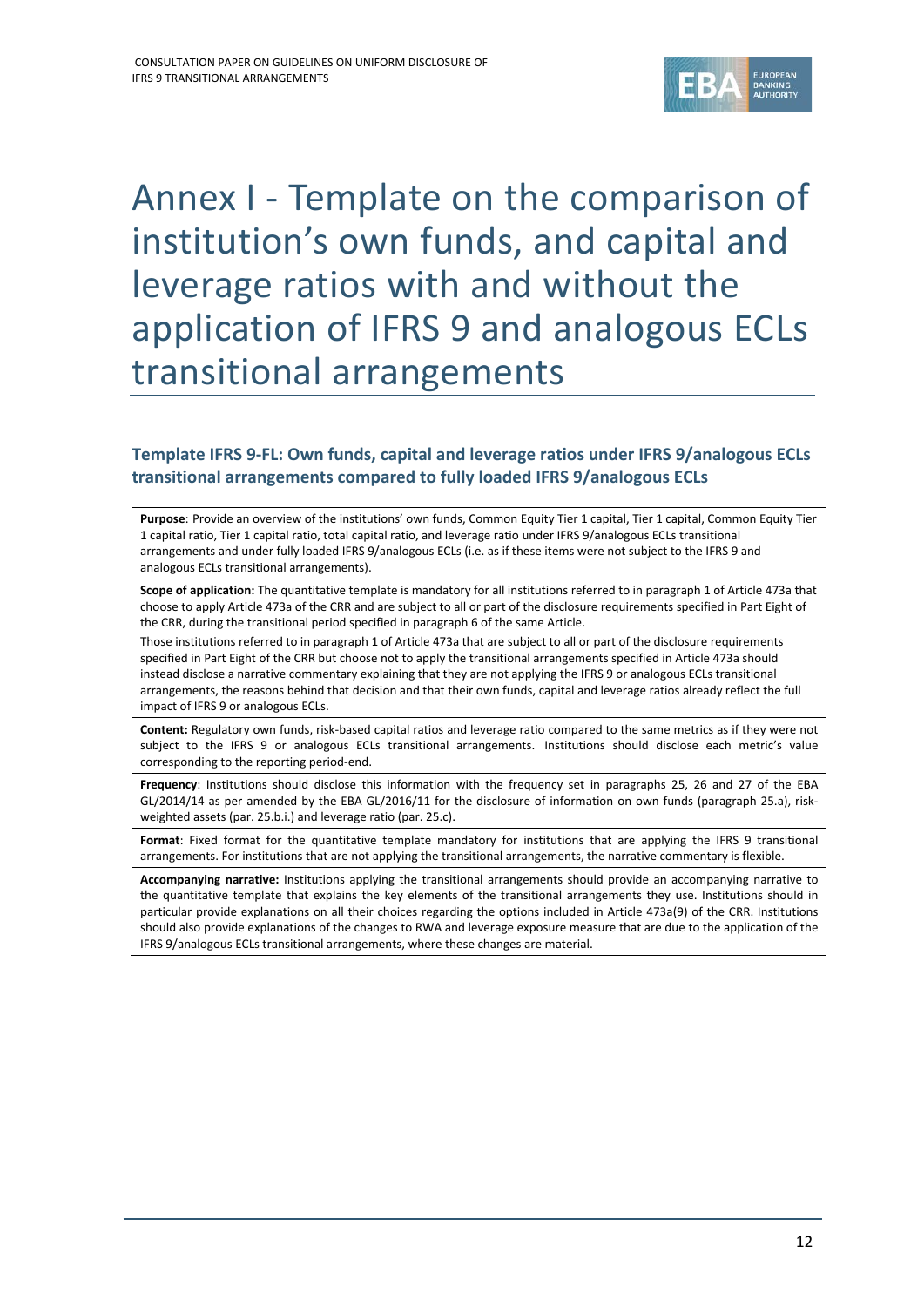

| <b>Quantitative template</b> |                                                                                                                           |    |       |       |       |       |  |
|------------------------------|---------------------------------------------------------------------------------------------------------------------------|----|-------|-------|-------|-------|--|
|                              |                                                                                                                           | a  | b     | C     | d     | e     |  |
|                              |                                                                                                                           | T. | $T-1$ | $T-2$ | $T-3$ | $T-4$ |  |
|                              | <b>Available capital (amounts)</b>                                                                                        |    |       |       |       |       |  |
| $\mathbf{1}$                 | Common Equity Tier 1 (CET1) capital                                                                                       |    |       |       |       |       |  |
| 2                            | Common Equity Tier 1 (CET1) capital as if IFRS 9 transitional<br>arrangements were not applied                            |    |       |       |       |       |  |
| 3                            | Tier 1 capital                                                                                                            |    |       |       |       |       |  |
| 4                            | Tier 1 capital as if IFRS 9 transitional arrangements were not<br>applied                                                 |    |       |       |       |       |  |
| 5                            | Total capital                                                                                                             |    |       |       |       |       |  |
| 6                            | Total capital as if IFRS 9 transitional arrangements were not applied                                                     |    |       |       |       |       |  |
|                              | Risk-weighted assets (amounts)                                                                                            |    |       |       |       |       |  |
| $\overline{7}$               | Total risk-weighted assets                                                                                                |    |       |       |       |       |  |
|                              | <b>Capital ratios</b>                                                                                                     |    |       |       |       |       |  |
| 8                            | Common Equity Tier 1 (as a percentage of risk exposure amount)                                                            |    |       |       |       |       |  |
| 9                            | Common Equity Tier 1 (as a percentage of risk exposure amount) as<br>if IFRS 9 transitional arrangements were not applied |    |       |       |       |       |  |
| 10                           | Tier 1 (as a percentage of risk exposure amount)                                                                          |    |       |       |       |       |  |
| 11                           | Tier 1 (as a percentage of risk exposure amount) as if IFRS 9<br>transitional arrangements were not applied               |    |       |       |       |       |  |
| 12                           | Total capital (as a percentage of risk exposure amount)                                                                   |    |       |       |       |       |  |
| 13                           | Total capital (as a percentage of risk exposure amount) as if IFRS 9<br>transitional arrangements were not applied        |    |       |       |       |       |  |
|                              | Leverage ratio                                                                                                            |    |       |       |       |       |  |
| 14                           | Leverage ratio total exposure measure                                                                                     |    |       |       |       |       |  |
| 15                           | Leverage ratio                                                                                                            |    |       |       |       |       |  |
| 16                           | Leverage ratio as if IFRS 9 transitional arrangements were not<br>applied                                                 |    |       |       |       |       |  |

<span id="page-12-0"></span>**Instructions**

| <b>Row</b><br><b>Number</b> | <b>Explanation</b>                                                                                                                                                                                                     |
|-----------------------------|------------------------------------------------------------------------------------------------------------------------------------------------------------------------------------------------------------------------|
|                             | Amount of CET1 capital in accordance with the amount disclosed by institutions following the ITS on disclosure of own<br>funds requirements <sup>5</sup> (row 29 of the "Own funds disclosure template")               |
|                             | Amount of CET1 capital as if the amount of IFRS 9 (or analogous ECL models) transitional arrangements calculated in<br>accordance with article 473a of the CRR were not applied.                                       |
| 3                           | Amount of Tier 1 capital in accordance with the amount disclosed by institutions following the ITS on disclosure of own funds<br>requirements <sup>5</sup> (row 45 of the "Own funds disclosure template")             |
|                             | Amount of Tier 1 capital as if the amount of IFRS 9 (or analogous ECL models) transitional arrangements calculated in<br>accordance with article 473a of the CRR were not applied.                                     |
| 5                           | Amount of total capital in accordance with the amount disclosed by institutions following the ITS on disclosure of own funds<br>requirements <sup>5</sup> (row 59 of the "Own funds disclosure template")              |
| 6                           | Amount of total capital as if the amount of IFRS 9 (or analogous ECL models) transitional arrangements calculated in<br>accordance with article 473a of the CRR were not applied.                                      |
|                             | Amount of total risk weighted assets in accordance with the amount disclosed by institutions following the ITS on disclosure<br>of own funds requirements <sup>5</sup> (row 60 of the "Own funds disclosure template") |
|                             | CET1 capital ratio in accordance with the value disclosed by institutions following the ITS on disclosure of own funds                                                                                                 |

<span id="page-12-1"></span> <sup>5</sup> COMMISSION IMPLEMENTING REGULATION (EU) No 1423/2013 of 20 December 2013 laying down implementing technical standards with regard to disclosure of own funds requirements for institutions according to Regulation (EU) No 575/2013 of the European Parliament and of the Council (OJ L 355, 31.12.2013, 60).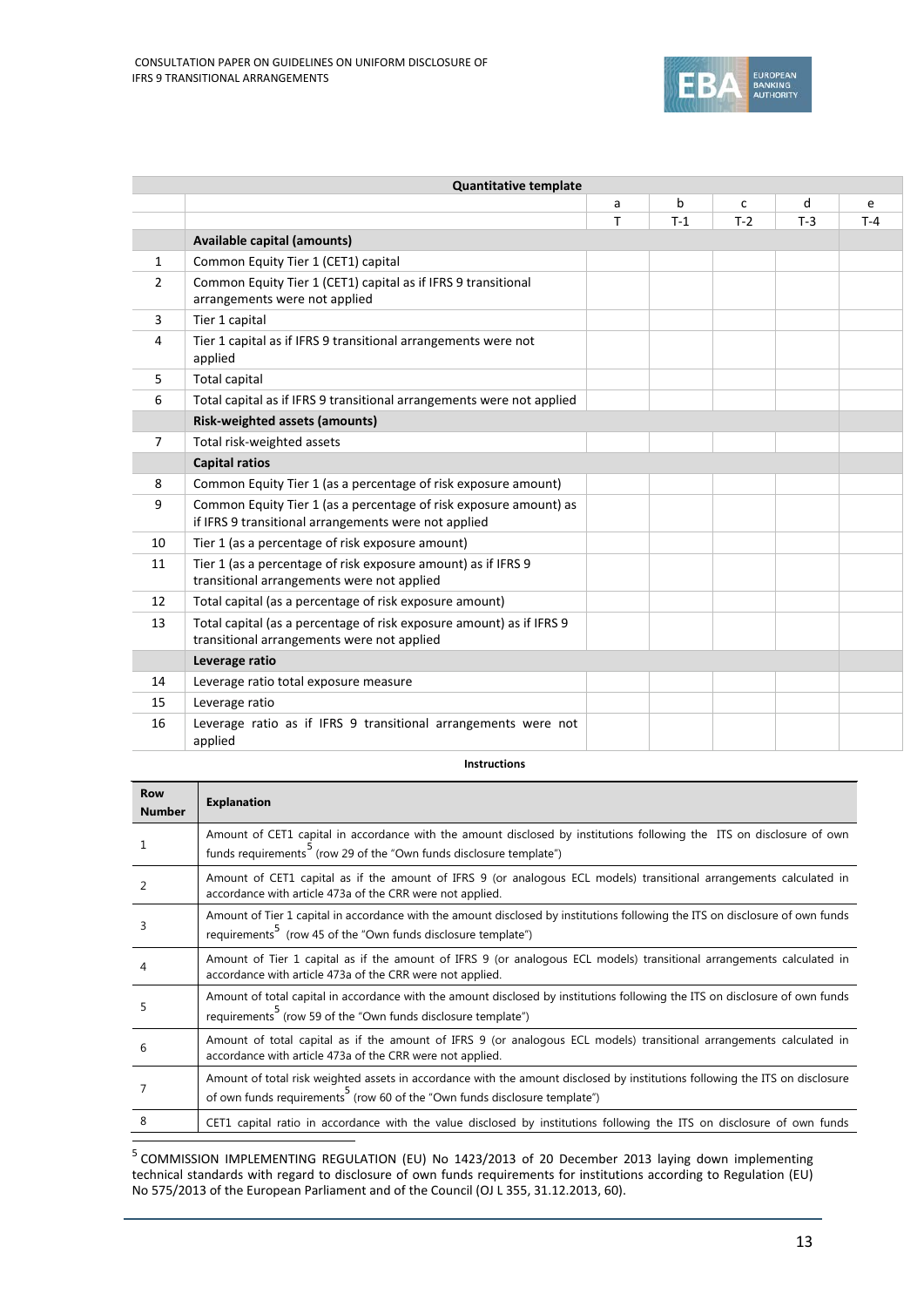

<span id="page-13-1"></span><span id="page-13-0"></span>

| <b>Row</b><br><b>Number</b> | <b>Explanation</b>                                                                                                                                                                                                                                                                                                                           |
|-----------------------------|----------------------------------------------------------------------------------------------------------------------------------------------------------------------------------------------------------------------------------------------------------------------------------------------------------------------------------------------|
|                             | requirements <sup>5</sup> (row 61 of the "Own funds disclosure template")                                                                                                                                                                                                                                                                    |
| 9                           | CET1 capital ratio as if IFRS 9 (or analogous ECL models) transitional arrangements calculated in accordance with article 473a<br>of the CRR were not applied <sup>6</sup>                                                                                                                                                                   |
| 10                          | Tier 1 capital ratio in accordance with the value disclosed by institutions following the ITS on disclosure of own funds<br>requirements <sup>5</sup> (row 62 of the "Own funds disclosure template")                                                                                                                                        |
| 11                          | Tier 1 capital ratio as if IFRS 9 (or analogous ECL models) transitional arrangements calculated in accordance with article 473a<br>of the CRR were not applied <sup>b</sup>                                                                                                                                                                 |
| 12                          | Total capital ratio in accordance with the value disclosed by institutions following the ITS on disclosure of own funds<br>requirements <sup>5</sup> (row 63 of the "Own funds disclosure template")                                                                                                                                         |
| 13                          | Total capital ratio as if IFRS 9 (or analogous ECL models) transitional arrangements calculated in accordance with article 473a<br>of the CRR were not applied <sup>6</sup>                                                                                                                                                                  |
| 14                          | Leverage ratio total exposure measure in accordance with the amount disclosed by institutions following the ITS on<br>disclosure of leverage ratio <sup>7</sup> (row 21 of the "Table LRCom: Leverage ratio common disclosure")                                                                                                              |
| 15                          | Leverage ratio in accordance with the value disclosed by institutions following the ITS on disclosure of leverage ratio <sup>7</sup> (row<br>22 of the "Table LRCom: Leverage ratio common disclosure")                                                                                                                                      |
| 16                          | Leverage ratio calculated as if as if the amount of IFRS 9 (or analogous ECL models) transitional arrangements calculated in<br>accordance with article 473a of the CRR were not applied <sup>b</sup>                                                                                                                                        |
|                             | <b>Reporting periods</b>                                                                                                                                                                                                                                                                                                                     |
|                             | Institutions disclosing this template on a quarterly basis should provide data on periods T, T-1, T-2, T-3 and T-4; institutions<br>disclosing this template on a semi-annual basis should provide data on periods T, T-1 and T-2; and institutions disclosing this<br>template on an annual basis should provide data on periods T and T-1. |
|                             | The disclosure of data for previous periods is not required when data are being disclosed for the first time. Information on<br>previous periods is only required when the previous periods are later than 1 of January 2018.                                                                                                                |

<span id="page-13-2"></span> <sup>6</sup> When disclosing this ratio, institutions should consider IFRS 9 (or analogous ECL models) transitional arrangements with an impact both on the numerator and on the denominator.

<span id="page-13-3"></span> $<sup>7</sup>$  COMMISSION IMPLEMENTING REGULATION (EU) 2016/200 of 15 February 2016 laying down implementing technical</sup> standards with regard to disclosure of the leverage ratio for institutions, according to Regulation (EU) No 575/2013 of the European Parliament and of the Council (OJ L 39, 16.2.2016, p.5).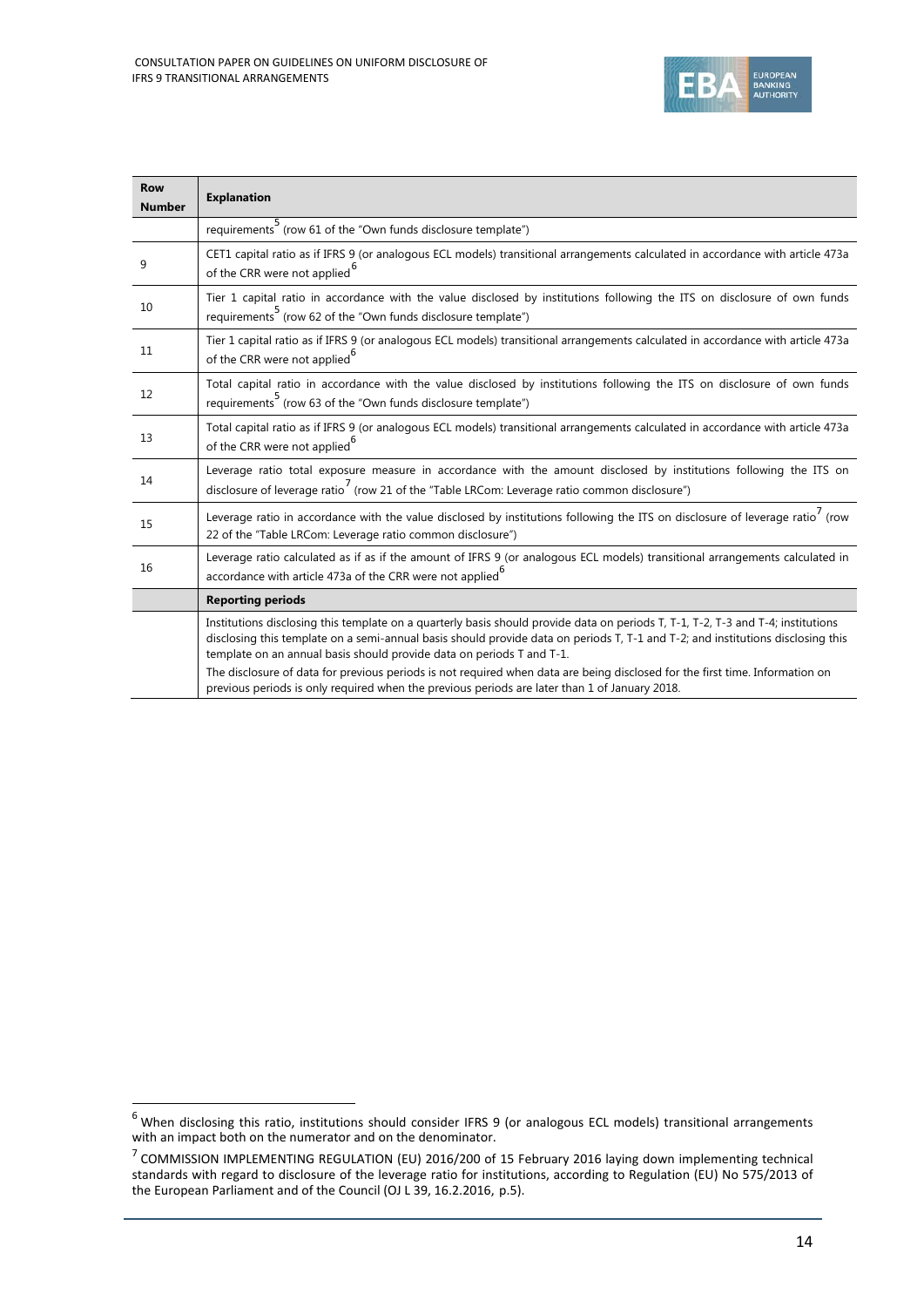

### <span id="page-14-0"></span>5. Accompanying documents

### <span id="page-14-1"></span>5.1 Draft cost-benefit analysis / impact assessment

The Proposal for a Regulation on the transitional period for mitigating the impact on own funds of the introduction of IFRS 9 and the large exposures treatment of certain public sector exposures denominated in non-domestic currencies of Member Statesintroduces new Article 473a in the CRR, which mandates the EBA to issue guidelines on the IFRS9 transitional arrangements disclosure requirements.

As per Article 16(2) of the EBA regulation (Regulation (EU) No 1093/2010 of the European Parliament and of the Council), any guidelines developed by the EBA shall be accompanied by an assessment annex which analyses 'the potential related costs and benefits'. Such annex shall provide the reader with an overview of the findings as regards the problem identification, the options identified to remove the problem and their potential impacts.

This annex presents the IA with cost-benefit analysis of the policy options included in the guidelines described in this Consultation Paper. Given the nature of the study, the assessment is high-level and qualitative in nature.

#### A. Problem identification

The primary problems that the current draft guidelines aim to address are the potential asymmetry of information on IFRS 9 transitional arrangements between information available to market participants and information internally available to institutions; and the possible inconsistencies and variations in the institutions' disclosures related to the impact of IFRS 9 transitional arrangements on their risk-based capital ratios and leverage ratio during the phase-in period. Asymmetric information and a lack of comparability of information by market participants impair the functioning of market discipline.

Furthermore, the BCBS issued in March 2017 the standard "Pillar 3 disclosure requirements – consolidated and enhanced framework", which includes a disclosure template with implementation date 1 January 2018 that provide users with information on the impact of the transitional arrangements for the implementation of expected credit loss accounting on bank's regulatory capital and leverage ratios. Hence, the current regulatory framework is not in line with the recent amendments at the BCBS level and the practice may lead to inconsistent implementation of the standards within the EU.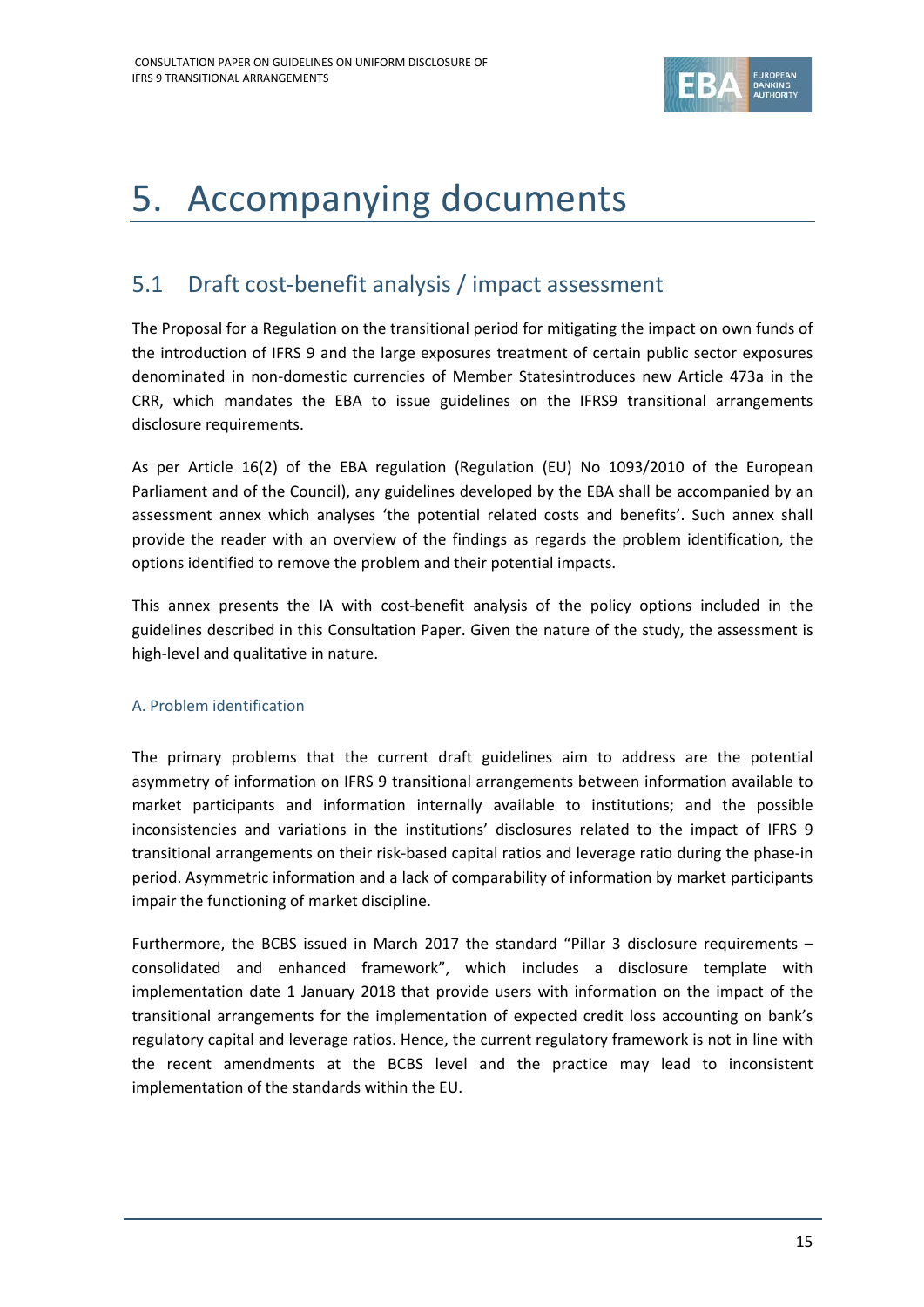

#### B. Policy objectives

The main objective of the guidelines is to increase consistency and comparability of information disclosed by EU institutions regarding the impact of the IFRS 9 transitional arrangements on their own funds and capital and leverage ratios during the transition to the full implementation of the IFRS 9 framework.

The guidelines also aim at helping EU institutions in the implementation of the BCBS new pillar 3 requirements regarding the impact of the transitional arrangements for the implementation of expected credit loss accounting on bank's regulatory capital and leverage ratios.

These guidelines address the problem of asymmetric information, increase comparability of EU institutions' disclosures and promote the alignment of the EU disclosure requirements with the BCBS Pillar 3 framework. The ultimate general objective of the guidelines is to strengthen market discipline.

#### C. Baseline scenario

j

Institutions under the scope of these guidelines are already subject to disclosure requirements on their available own funds, their risk weighted assets, leverage ratio risk exposure amount, regulatory capital ratios and leverage ratio. These institutions already disclose the aforementioned information on a regular basis.

In addition, those institutions that choose to apply the IFRS 9 transitional arrangement in accordance with Article 473a of the CRR, need to estimate the adjustments to own funds, regulatory capital ratios and leverage ratio arising from the application of the IFRS 9 transitional arrangements. Finally, institutions applying the IFRS 9 transitional arrangements are required to report as part of the reporting requirements included in the EU supervisory reporting framework<sup>[8](#page-15-0)</sup> the amount of the adjustments to own funds and risk weighted arising from the application of IFRS 9 transitional arrangements.

Institutions are therefore already required to disclose the information on the actual value of the parameters proposed in these guidelines and are required to estimate and report to the competent authorities the value of the adjustments to be applied to the same parameters in case the IFRS 9 transitional arrangements are implemented.

#### D. Options considered: assessment of the options and the preferred option(s)

During the development of the current guidelines, the following policy options were considered:

<span id="page-15-0"></span><sup>8</sup> COMMISSION IMPLEMENTING REGULATION (EU) No 680/2014 of 16 April 2014 laying down implementing technical standards with regard to supervisory reporting of institutions according to Regulation (EU) No 575/2013 of the European Parliament and of the Council.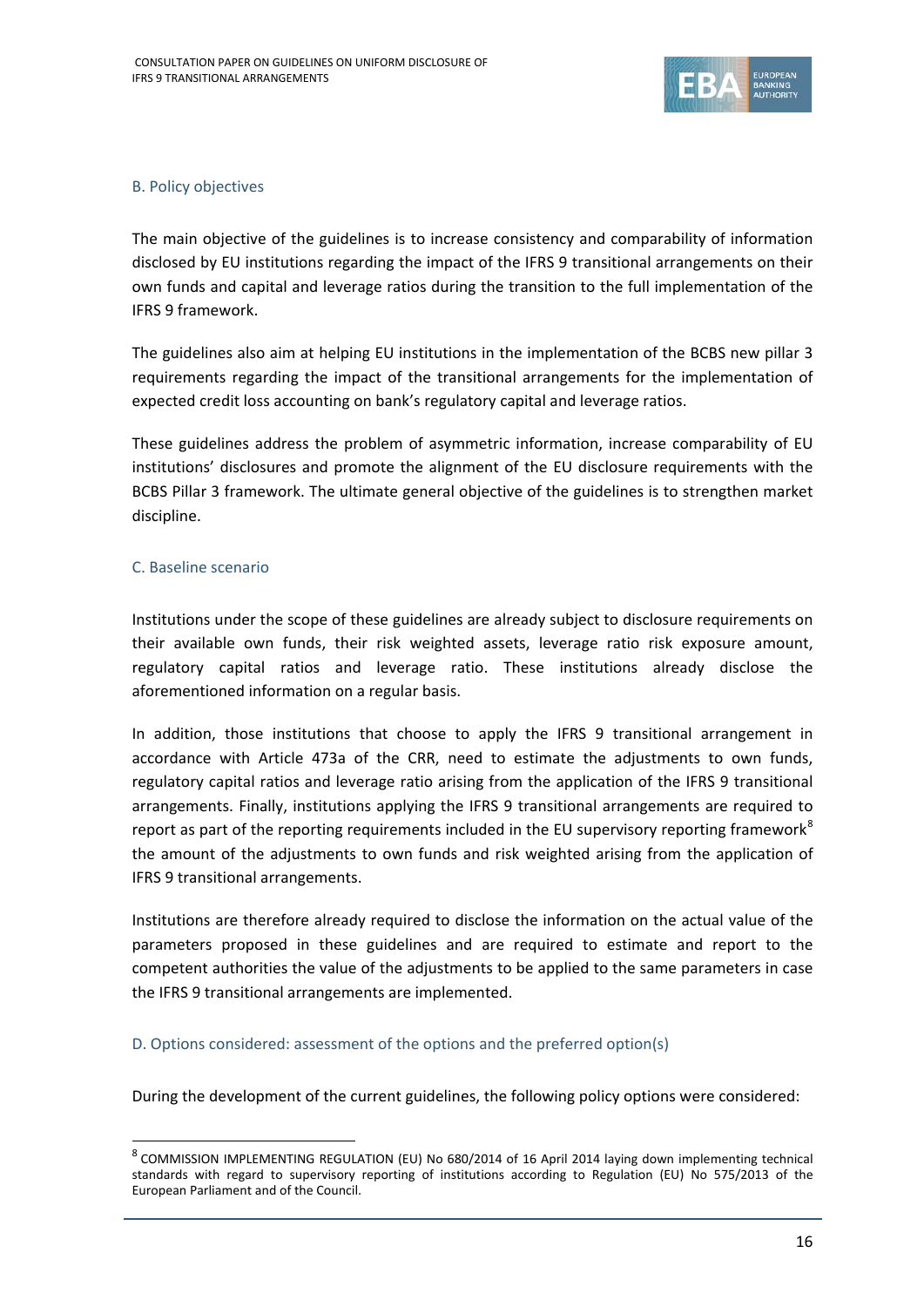

### a. Scope of the template: restricted to the mandate of the Commission vs. expanded in line with the BCBS framework

The BCBS framework includes the information on the impact on regulatory capital and leverage ratio of the transitional arrangement for the expected credit loss accounting in a key metrics template, which also includes other metrics that are considered key for the users of information but that are not affected by the transitional arrangements (e.g. liquidity coverage ratio or net stable funding ratio).

During the preparation of the current guidelines, the possibility of adding these additional metrics to template IFRS 9-FL was discussed: EU institutions are required to disclose these additional metrics under part eight of CRR, under separate disclosure templates, and the addition of these metrics would allow an even better alignment with the BCBS standard. Nevertheless, the mandate to the EBA to issue guidelines included in article 473a of the CRR strictly refers to the disclosure requirements under the same article; and the additional metrics included in the BCBS standard are already implemented at EU level, even though in separate templates. So it was decided to strictly stick to the mandate included in Article 473a of the CRR when developing template IFRS 9-FL.

#### b. Time dimension: reporting data as of time *t* and t-1 vs. reporting longer timeseries data

During the development of template IFRS 9-FL it was discussed whether to request institutions to disclose the relevant information for period T and T-1 or o further extend the time series including T-2, T-3 and T-4, in line with the BCBS standard. Given that institutions will be required to disclose the information on a quarterly, semi-annual or annual basis, depending on the significance of the institution, in accordance with the criteria set in the EBA Guidelines 2014/14, it was decided that for institutions disclosing the information on a quarterly basis the time series requested should be T, T-1, T-2, T-3 and T-4; for institutions disclosing the information on a semiannual basis the time series requested should be T, T-1 and T-2; and for institutions disclosing the information on an annual basis the time series requested should be T and T-1. This way all institutions will disclose the data as of the reference data and the evolution of the data during the year before.

#### E. Cost-Benefit Analysis

The information that institutions are asked to disclose under template IFRS 9-FL of the current guidelines is fully available to them: Institutions are already required to disclose the information on the transitional value of the parameters included in this template and are also required to estimate and report to the competent authorities the value of the adjustments to be applied to the same parameters in case that the IFRS 9 transitional arrangements are implemented.

In addition, the policy choices agreed during the development of the guidelines simplify the amount of information that institutions are asked to disclose.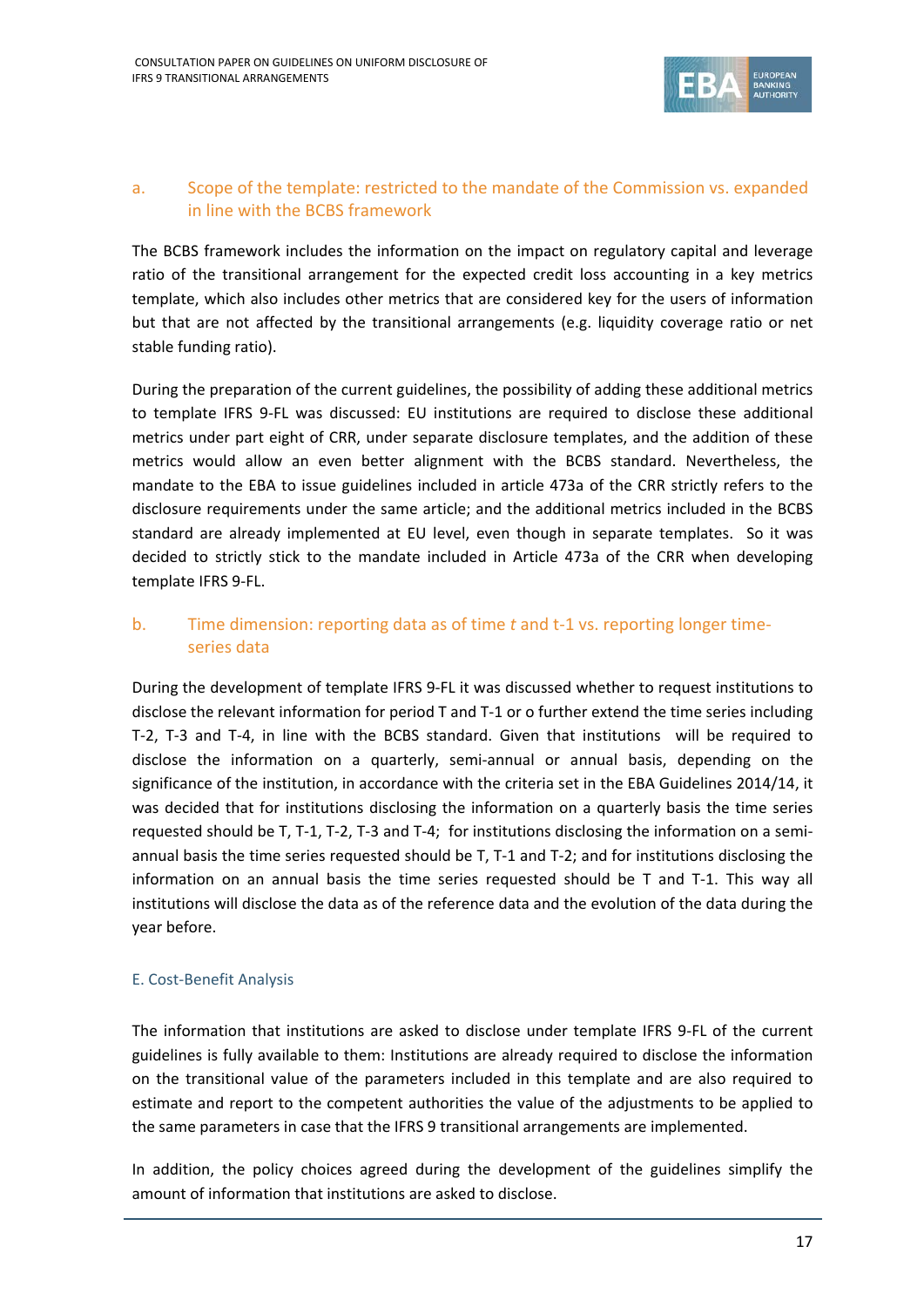

For these reason, the marginal cost and impact of the implementation of the current draft guidelines by institutions is expected to be negligible. The net benefit is expected to be positive when the marginal costs of implementation of the draft guidelines are compared with the benefits that the current guidelines are expected to achieve, in terms of improved symmetry of information between market participants and institutions, consistency and comparability of the information available to market participants and further fostering of market discipline. The benefits arising from the guidelines are hence expected to notably exceed the marginal costs for the institutions.